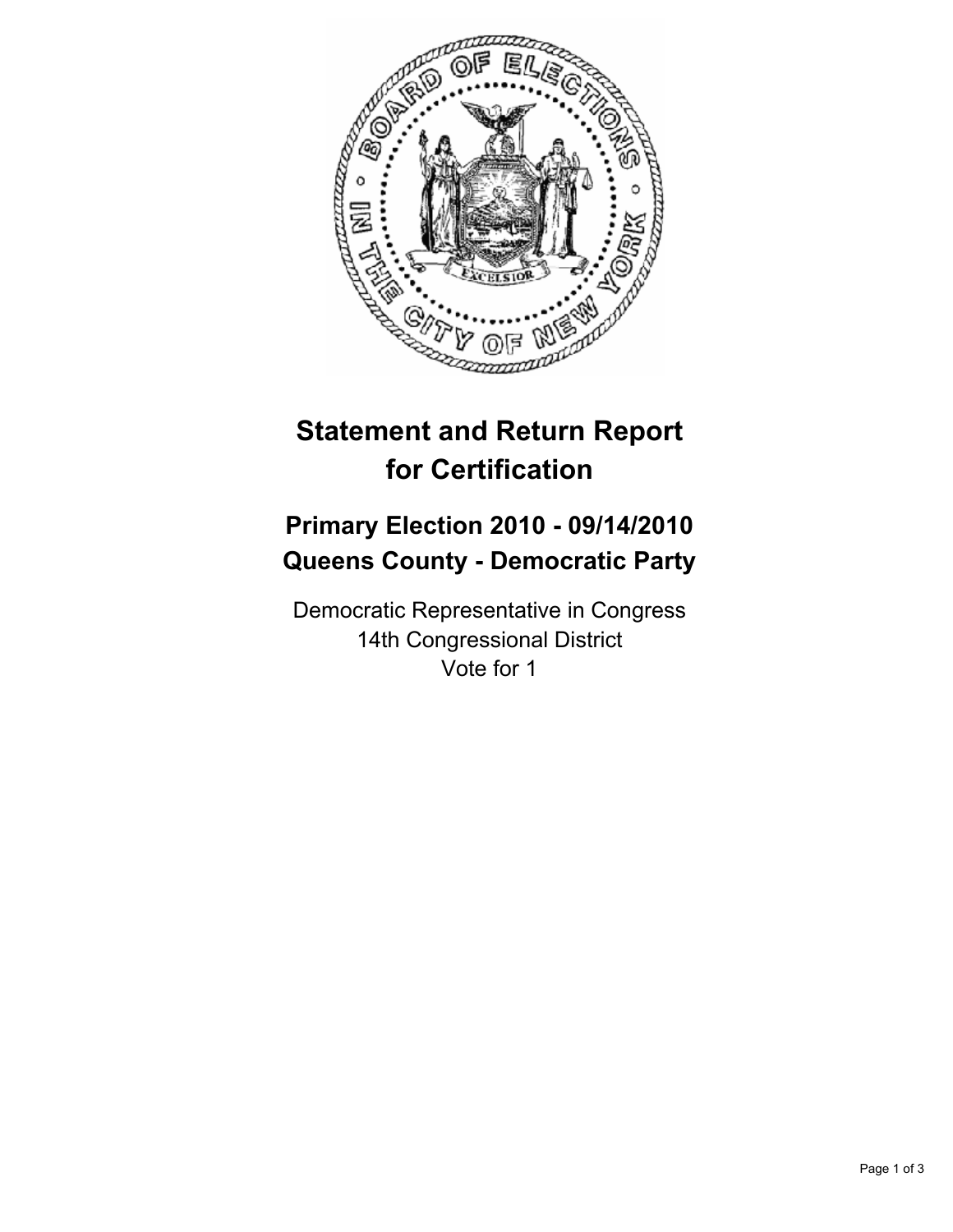

### **Assembly District 30**

| <b>EMERGENCY</b>          | 0     |
|---------------------------|-------|
| ABSENTEE/MILITARY         | 16    |
| <b>FEDERAL</b>            | 27    |
| AFFIDAVIT                 | 6     |
| <b>CAROLYN B MALONEY</b>  | 699   |
| <b>RESHMA M SAUJANI</b>   | 434   |
| OPON (WRITE-IN)           |       |
| PHILIP SILLMAN (WRITE-IN) |       |
| <b>Total Votes</b>        | 1.135 |

#### **Assembly District 36**

| <b>Total Votes</b>          | 4.207 |
|-----------------------------|-------|
| WILLIE NELSON (WRITE-IN)    | 1     |
| TIM CLARK (WRITE-IN)        | 1     |
| ARAVELLA SIMOTAS (WRITE-IN) | 2     |
| AL SHARPTON (WRITE-IN)      |       |
| <b>RESHMA M SAUJANI</b>     | 934   |
| <b>CAROLYN B MALONEY</b>    | 3,268 |
| <b>AFFIDAVIT</b>            | 49    |
| <b>FEDERAL</b>              | 85    |
| ABSENTEE/MILITARY           | 92    |
| <b>EMERGENCY</b>            | 0     |
| <b>PUBLIC COUNTER</b>       | 4,130 |

**Assembly District 37**

| <b>CAROLYN B MALONEY</b> | 1,578 |
|--------------------------|-------|
| <b>RESHMA M SAUJANI</b>  | 461   |
| JOHN JAY (WRITE-IN)      |       |
| MORRIS (WRITE-IN)        |       |
|                          |       |